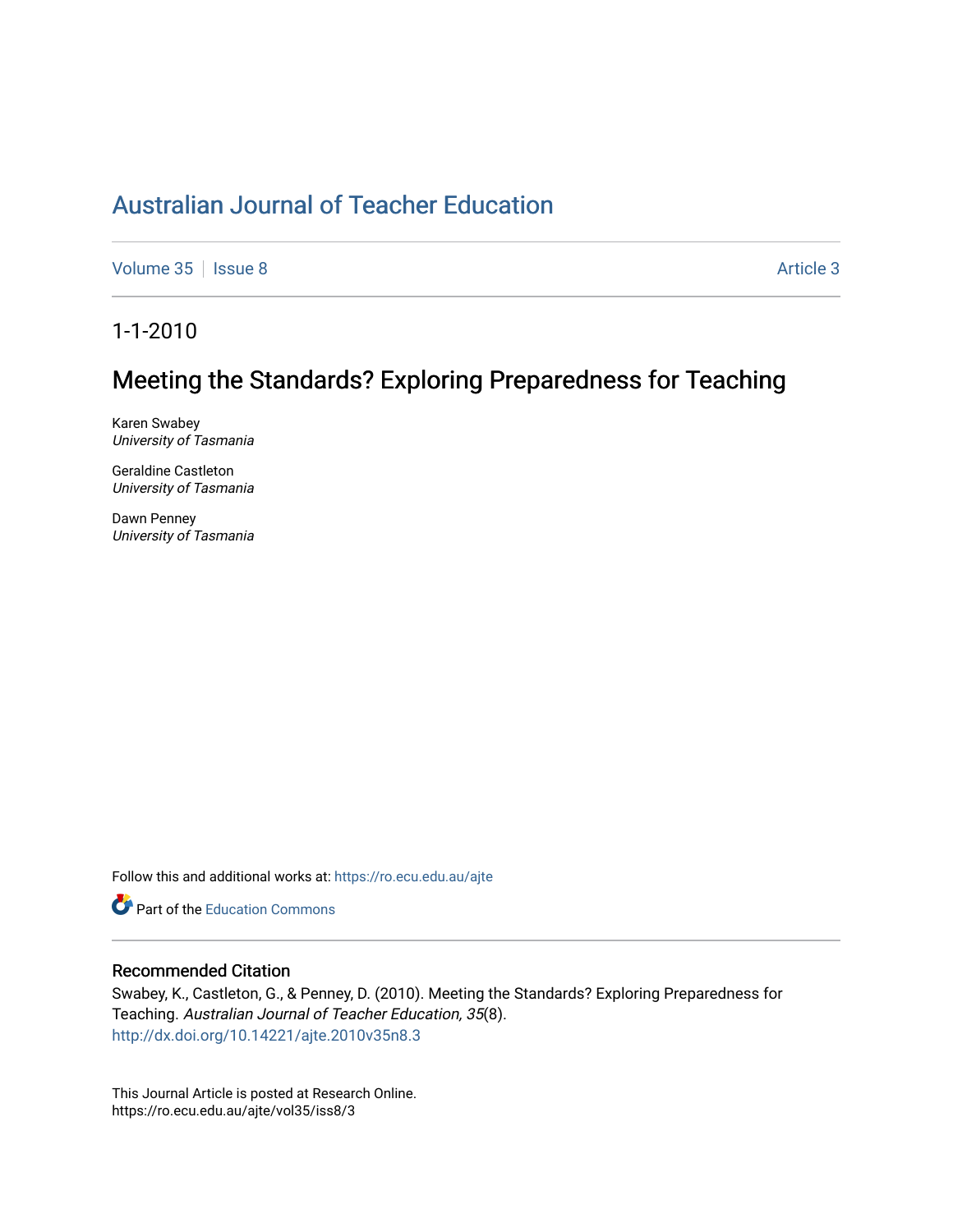## **Meeting the Standards? Exploring Preparedness for Teaching**

Karen Swabey Geraldine Castleton Dawn Penney University of Tasmania

*Abstract: This research focused on the perceptions of preservice and beginning health and physical education (HPE) teachers in relation to their preparedness for teaching. A questionnaire was designed to engage with teacher professional standards addressing (i), professional knowledge; (ii), professional relationships and (iii), professional practice. Follow-up interviews with randomly-selected teachers facilitated deeper interrogation of the issues. Findings indicated that both groups felt that their training had prepared them well in relation to most elements of the three aspects of the professional standards. Pre-service teachers had concerns with some elements of professional knowledge: specifically, knowledge and understanding of numeracy, ICT and literacy as they related to the teaching of HPE; and behaviour management. Beginning teachers had similar concerns in relation to professional knowledge and about their ability to plan and use valid and reliable assessment strategies. Data supported previous research that emphasised the ongoing nature of learning as a teacher.* 

#### **Introduction**

Internationally, retention of teachers is well documented as a major issue of concern, with Ewing and Smith (2003) suggesting that in the Western world "between 25 per cent and 40 per cent of all newly-recruited teachers resign or burnout in their first three to five years of teaching" (p. 15). The Australian study reported on here focused on the perceptions of pre-service teachers and recently-graduated beginning teachers in relation to their preparedness for teaching. The study arose amid State, national and international concerns about rising attrition rates in teaching and the ability of teacher education courses to adequately prepare teachers for successful entry into the teaching profession. Notably, the study specifically explored preparedness for teaching in relation to newly-established professional standards. The data reported below point to strengths and weaknesses in teacher preparation and demonstrate the value of employing the standards framework as a reference point in teacher education research.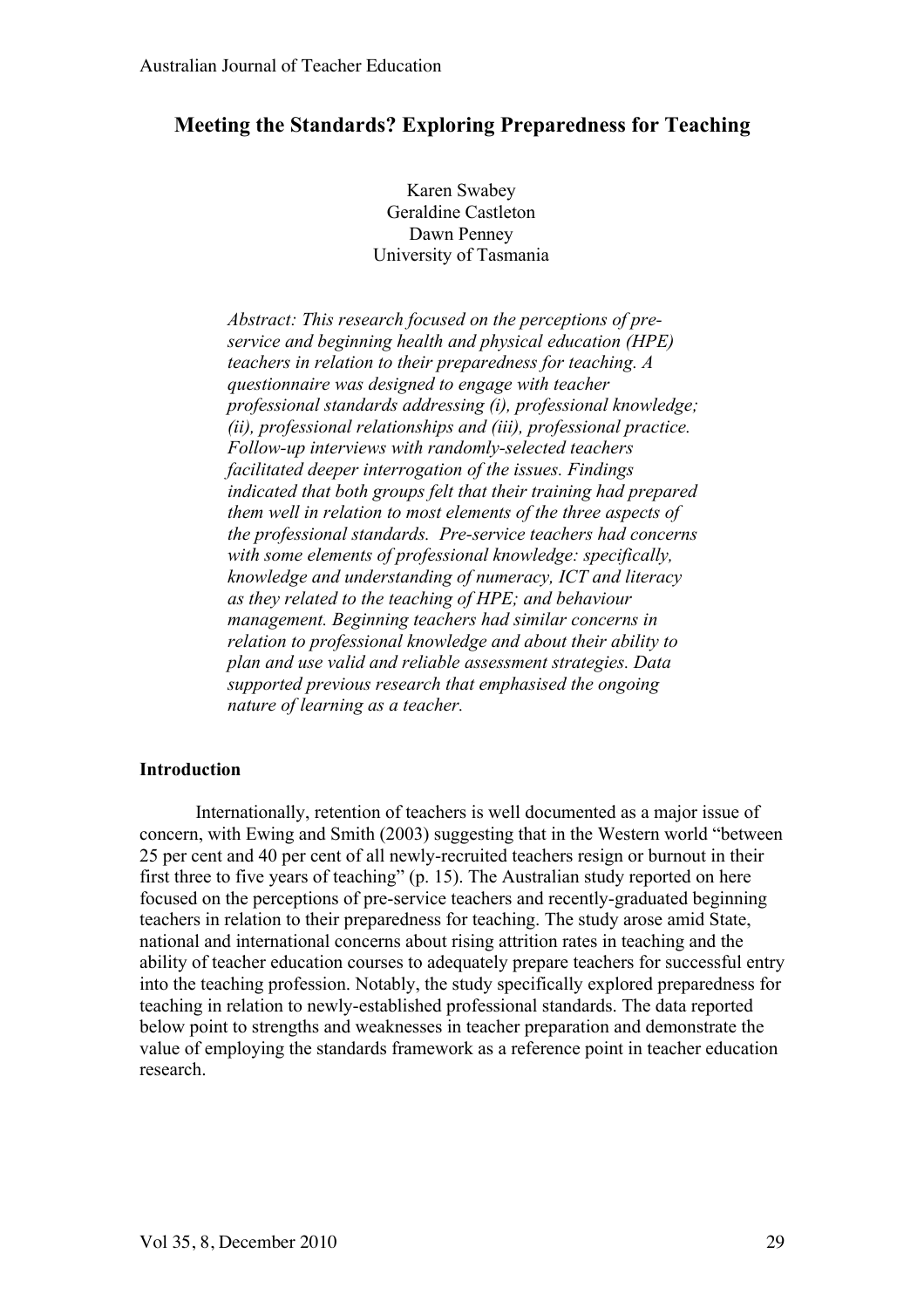## **Attrition and retention of teachers**

Brill and McCartney reported that in the United States "…beginning teachers are leaving schools at a startling rate. Thirty-three per cent of teachers leave their schools in the first three years, and 46 percent leave after five years" (p. 750), with attrition identified as arguably the greatest barrier to improving public education. In 2007, it was estimated that up to 25 per cent of beginning teachers in Australia might leave the teaching profession within their first five years of teaching (House of Representatives Standing Committee on Education and Vocational Training, 2007). This estimate (together with the findings of a survey of beginning teachers conducted by the Australian Education Union in 2006 that revealed that 45.6 per cent of respondents did not see themselves teaching in ten years' time) highlights the significance of attrition and retention in the Australian context. Reducing attrition and improving retention rates are thus key challenges facing Federal, State and Territory governments, education systems and schools in Australia.

We agree that efforts to seriously engage with the issue of attrition need to address both the preparedness of beginning teachers and the provision of ongoing support for them as they transition from student teachers to 'full' members of the teaching profession and school communities. Further, we contend that addressing that transition also requires engagement with professional standards for teaching. Both nationally and internationally, statutory professional standards are now firmly established as the key reference points for discussion and action directed toward improvements in teachers' professional competence, the development of teachers' professional knowledge and teacher professionalism (Yandell & Turvey, 2007). In 2007, the House of Representatives Standing Committee on Education and Vocational Training identified two aspects of the attrition problem in Australia: the quality of induction programs for beginning teachers and the effectiveness of pre-service teacher education.

While we do not deny that professional standards are still regarded by some professionals as a highly contentious development, our aim in this research was to explore ways in which they can be positioned within a supportive framework that acknowledges the progressive nature of teachers' learning and that productively 'bridges' initial teacher education and ongoing professional learning as a beginning teacher.

Usefully, standards frameworks in Australia formally acknowledge the multifaceted nature of teacher preparation and the complexities of teaching. This study specifically utilises this feature, adopting the framework developed in Tasmania that encompasses the inter-related aspects of professional knowledge, professional relations and professional practice (Appendix 1, Teacher Registration Board of Tasmania, 2007). In parallel, it locates beginning teachers as participants in the community of practice of teaching, challenged to simultaneously develop and demonstrate the skills, knowledge and relationships that are deemed fundamental for membership of that community.

## **Beginning teaching and legitimate peripheral participation (LPP)**

The notion of participation in learning communities and, more specifically, legitimate peripheral participation (Lave & Wenger, 1991) is useful in considering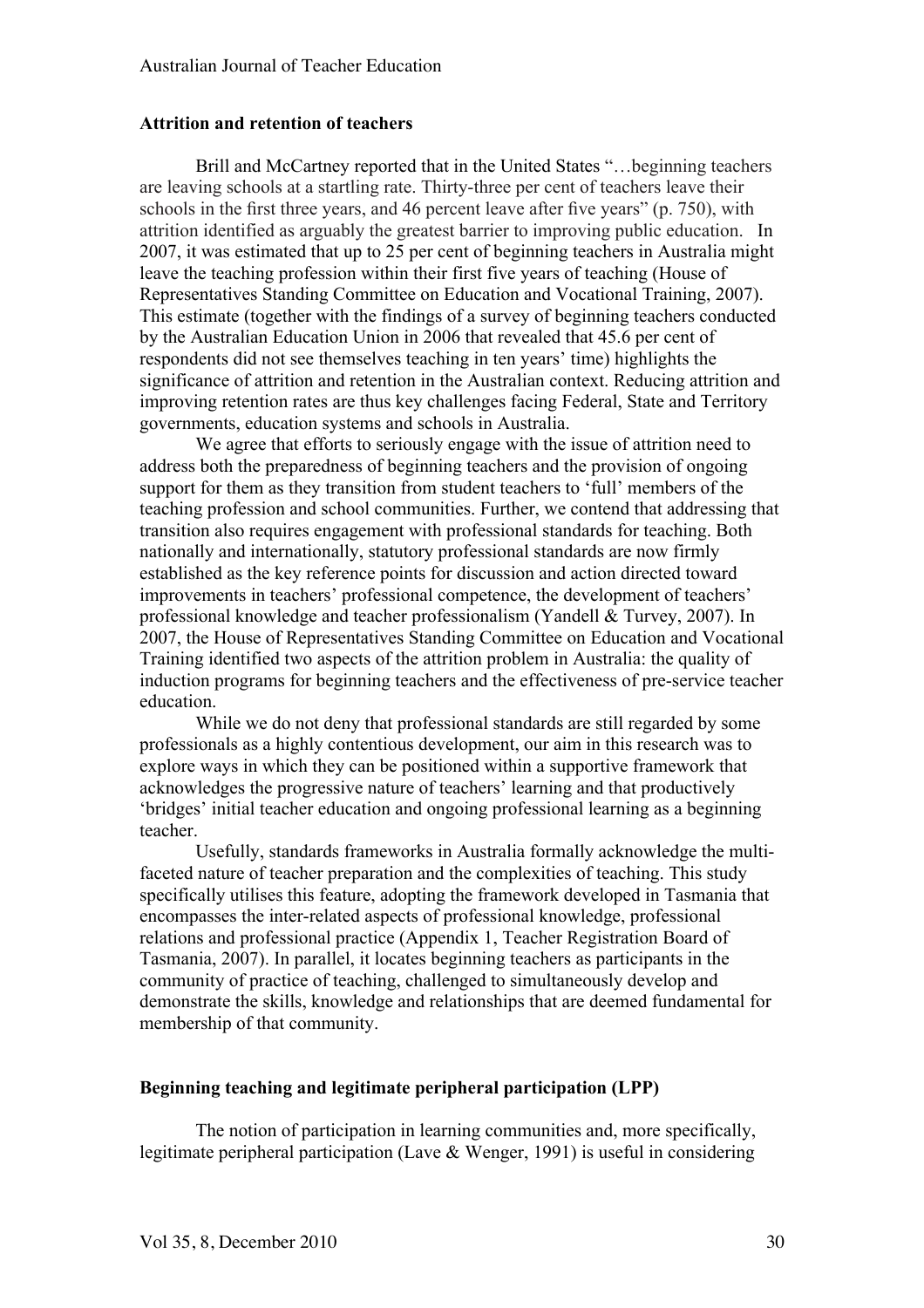preparedness of teachers and the capacity of beginning teachers to effectively enter and embed themselves within the community of practice of teaching. As Yandell and Turvey (2007) explained:

In Lave and Wenger's accounts of workplace learning, attention is paid to the importance of learning by doing, of embedded, context-specific knowledge and of narrative as a significant means whereby knowledge is socially distributed. There is a recognition, too, of the fact that communities of practice may be more or less stable, more or less resistant to change, and that the relationship between 'old timers' and newcomers may be more or less dialectical. (p. 535)

Viewing learning as legitimate peripheral participation thus means that learning within a community of practice "is not merely a condition for membership but is itself an evolving form of membership" of that community (Lave & Wenger, 1991, p. 53). Clearly, in the case of teaching, legitimate peripheral participation in the community of practice begins during teacher education and prior to full employment. It involves learning that spans teacher education institutions and schools and occurs amid partnership-based arrangements for professional placements or 'practicums'. As we discuss below, professional placements play a crucial role in relation to the preparedness of beginning teachers for the teaching profession and the many facets of work in schools.

Yet, as Yandell and Turvey (2007) acknowledged, expectations dramatically shift at the time of employment:

There is a world of difference between the roles occupied by student teachers—roles that can readily be seen in LPP terms—and what is expected of even the newest of newly qualified teachers, who are expected to participate fully in the practice of the school and the department from the first day of their employment: they have their own timetable, their own classes, their own workload that is, at the least, 90 per cent of that of more experienced colleagues. (p. 547)

Teacher attrition rates point to a need for better understandings of both the extent of this sudden change in expectations and professional identity and the ways in which beginning teachers manage this change, and, furthermore, what can be done by teacher education institutions and schools to better support beginning teachers in managing this transition.

## **Preparedness of beginning teachers**

Through university based units and a series of professional practice experiences, teacher education courses endeavour to provide students with the skills, knowledge and understandings required for successful entry into a school and professional community. As indicated above, professional standards now provide the framework for the articulation of what are deemed by various jurisdictions to be the essential skills, knowledge and understandings for entry to the profession and progression within it. Professional standards thus represent a marker or reference point for judgments about the preparedness of beginning teachers.

The challenges inherent in teacher education courses to ensure preparedness may have been reframed with the introduction of professional standards, but are far from new*.* Time is a perennial and internationally recognised problem for teacher education courses. The report of the 2005 inquiry into the suitability of pre-service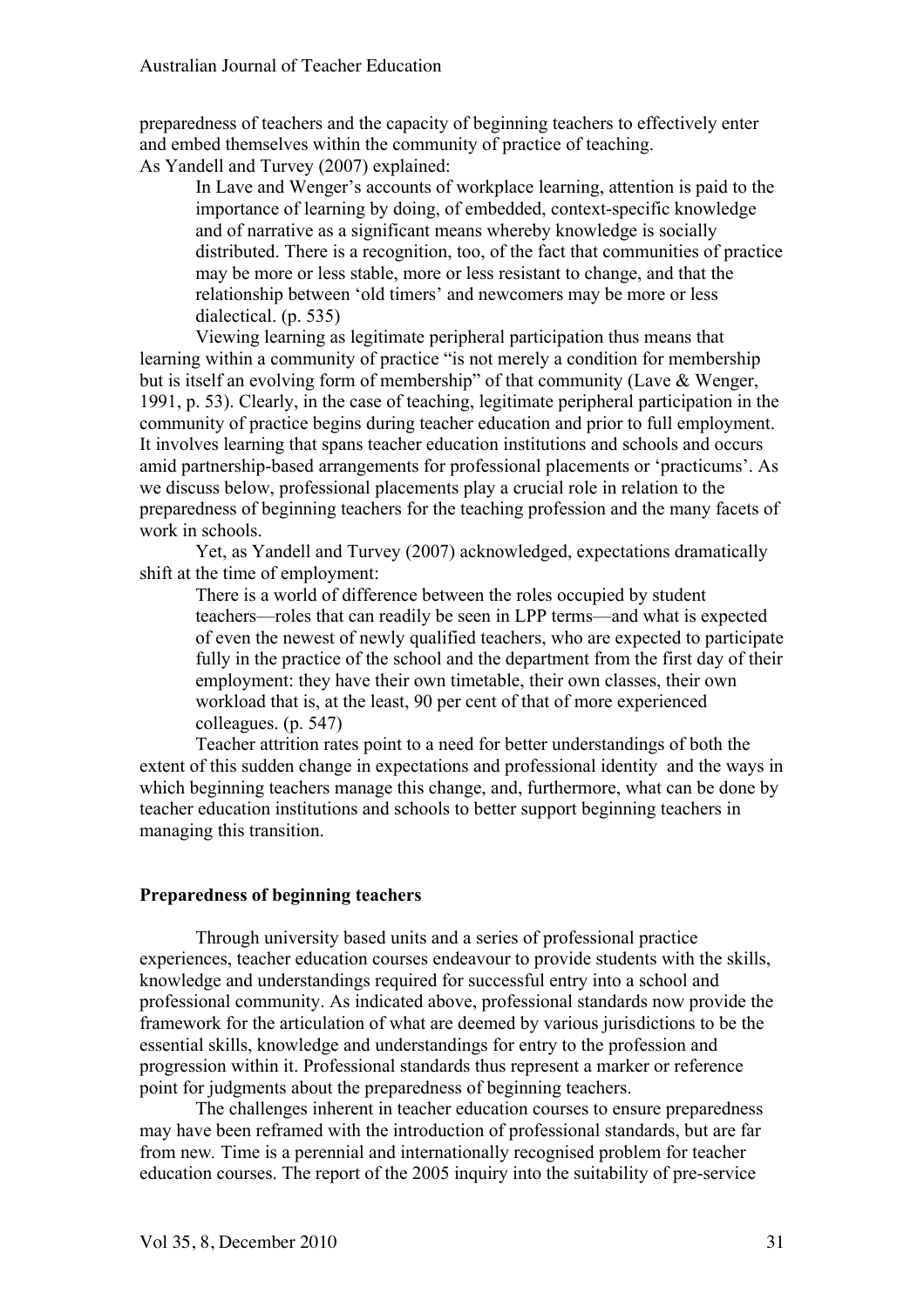teacher education in Victoria (Education Training Committee, Parliament of Victoria) made the pointed observation that "It is improbable that any single pre-service teacher education course is able to cover all the skills and knowledge contemporary teachers require, let alone provide opportunities for pre-service teachers to master them all…. Given this, pre-service teacher education must evaluate the skills and knowledge essential for beginning teachers" (2005, p. 217). In its first recommendation (2005, p. 10), the Committee specifically called for studies into the effectiveness of teacher education, both in the pre-service phase and in the early years of teaching. In making this call, the Committee noted (2005) that "… there is simply not a sufficiently rich body of research evidence to enable it to come to any firm conclusions about the overall quality of teacher education in Australia" (p. 5).

In considering the adequacy or effectiveness of teacher education courses, data from a Department of Education, Science and Training (DEST) (2002) national study of the transition of beginning teachers into professional life provide some useful insights into perceptions of both the beginning teachers and their professional colleagues. Beginning teachers<sup>1</sup> and their supervisors were asked for a general assessment of how well teacher education courses prepared beginning teachers for their first year of teaching. The results indicated that 29.6 per cent of supervisors ( $n =$ 380) and 44.6 per cent of beginning teachers ( $n = 697$ ) felt that teachers were prepared 'well' or 'very well'; 45.2 per cent of supervisors and 36.1 per cent of beginning teachers felt teachers were prepared 'adequately'; and 25.3 per cent of supervisors and 19.3 per cent of beginning teachers felt teachers were 'not very well' or were 'poorly' prepared. While these results point to general feelings about preparedness, an understanding of what lies behind the results is lacking.

Frequently, professional experience—the practicum—is identified as a key issue in debates about the adequacy of pre-service teacher education courses to prepare student teachers for the profession. In their critical review of literature on learning to teach, Wideen, Mayer-Smith and Moon (1998) suggested that research pointed to a need to seriously question the notion that the practicum provides the intended 'bridge between the theory, knowledge, and skills gained at university and their application in the classroom' (p.152). Tension between teacher educators and pre-service teachers seeking to bridge school and university cultures was the main theme that they identified as emerging from research on the practicum. Wideen, Mayer-Smith and Moon's (1998) review portrayed that tension as continuing into the first year of teaching, with six case studies of the first year experience pointing to 'an incongruity' between that year and the pre-service year. Support for beginning teachers to enable them to successfully navigate their transition and establish themselves as legitimate members of a professional community then becomes critical.

## **Support for beginning teachers**

Brock and Grady (1997) remind us that in contrast to most other professions, where there is gradual progression in the amount and difficulty of the work assigned, beginning teachers often start out with more responsibilities than veterans and often with the same expectations of expertise. Graham and Roberts' (2007) recent work in the United Kingdom has usefully highlighted that an important aspect of those

i

 $1$  Defined in the DEST study as encompassing teachers in either their first or second year of teaching.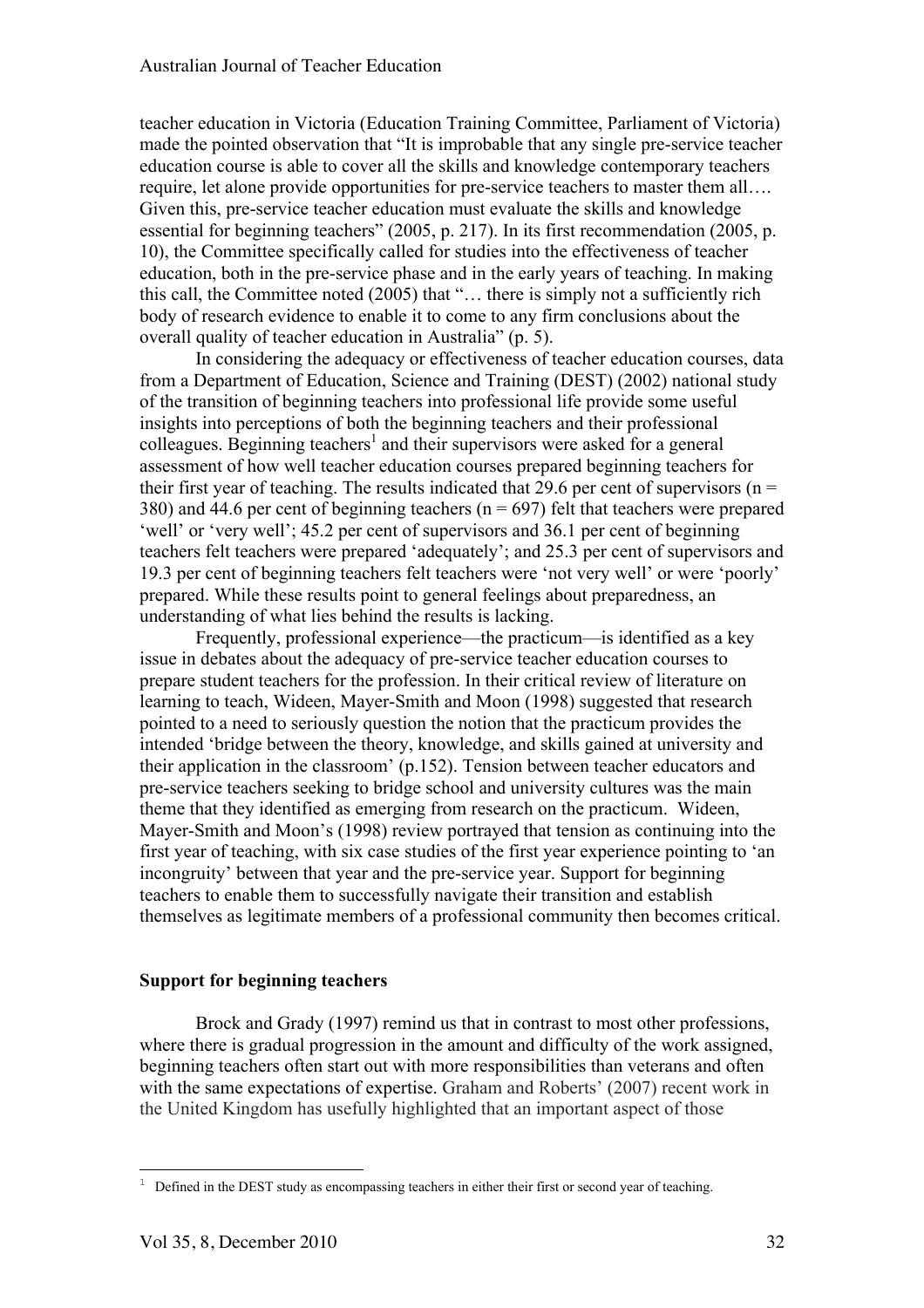#### Australian Journal of Teacher Education

expectations relates to teachers' work within schools and amid school communities and cultures, as distinct from the pedagogical act of teaching. They explain that:

In recent years, the Standards for Qualified Teacher Status in England have placed new emphasis on student-teachers' ability to become integrated into the 'corporate life of the school' and to work with other professionals. Little research, however, has been carried out into how student-teachers perceive the social processes and interactions that are central to such integration during their initial teacher education school placements. (Graham & Roberts, 2007, p. 399)

While Graham and Roberts (2007, p. 400) emphasise that student teachers and schools are active in the processes of negotiating, building and sustaining positive relations (commenting that "the notion of a socially skilled school is as appropriate as that of a socially skilled student-teacher" p. 400) there is clearly a need to also acknowledge and further explore ways in which experiences during pre-service teacher education impact upon and can best support the effective integration and socialisation of student and beginning teachers into departments and schools.

The task of supporting the development of social and cultural skills, knowledge and professionalism requires a partnership approach that acknowledges that the process of learning to be a teacher does not end on day one of paid employment as a qualified teacher. Brill and McCartney (2008) noted that "when implemented properly, mentoring and induction programs can be crucial to improving teacher retention" but that, equally, "poorly implemented programs can do more harm than good" (p. 760).

Romano (2008) emphasised that enhanced understanding of the issues faced by beginning teachers in their first year is a pre-requisite to better supporting these teachers. Classroom management, external policy, personal issues and content and pedagogy were the four categories identified as being of greatest concern to the nine beginning teachers involved in the most recent of the studies conducted by Romano. The study reaffirmed that beginning teachers "need assistance in motivating students and managing student misbehaviour" (Romano, 2008, p. 75).

However, it is important to acknowledge that classroom management, personal issues and content and pedagogy were also frequently associated with successes reported by the beginning teachers. Romano (2008) deemed the extent to which beginning teachers cited content and pedagogy in relation to successes as an indicator that they were both well prepared through initial teacher education and also "supported in their instructional efforts" as beginning teachers (p. 75). Beginning teachers identified other teachers at their schools as "the most frequently used resource for success" (p. 73). Across three studies undertaken by Romano five categories of resources needed to address the struggles that beginning teachers face were identified:

- More training in classroom management;
- More teaching experience;
- Increased communication or support from parents;
- Increased communication of school expectations and due dates; and
- Additional time to plan lessons.

(Romano, 2008, p.74).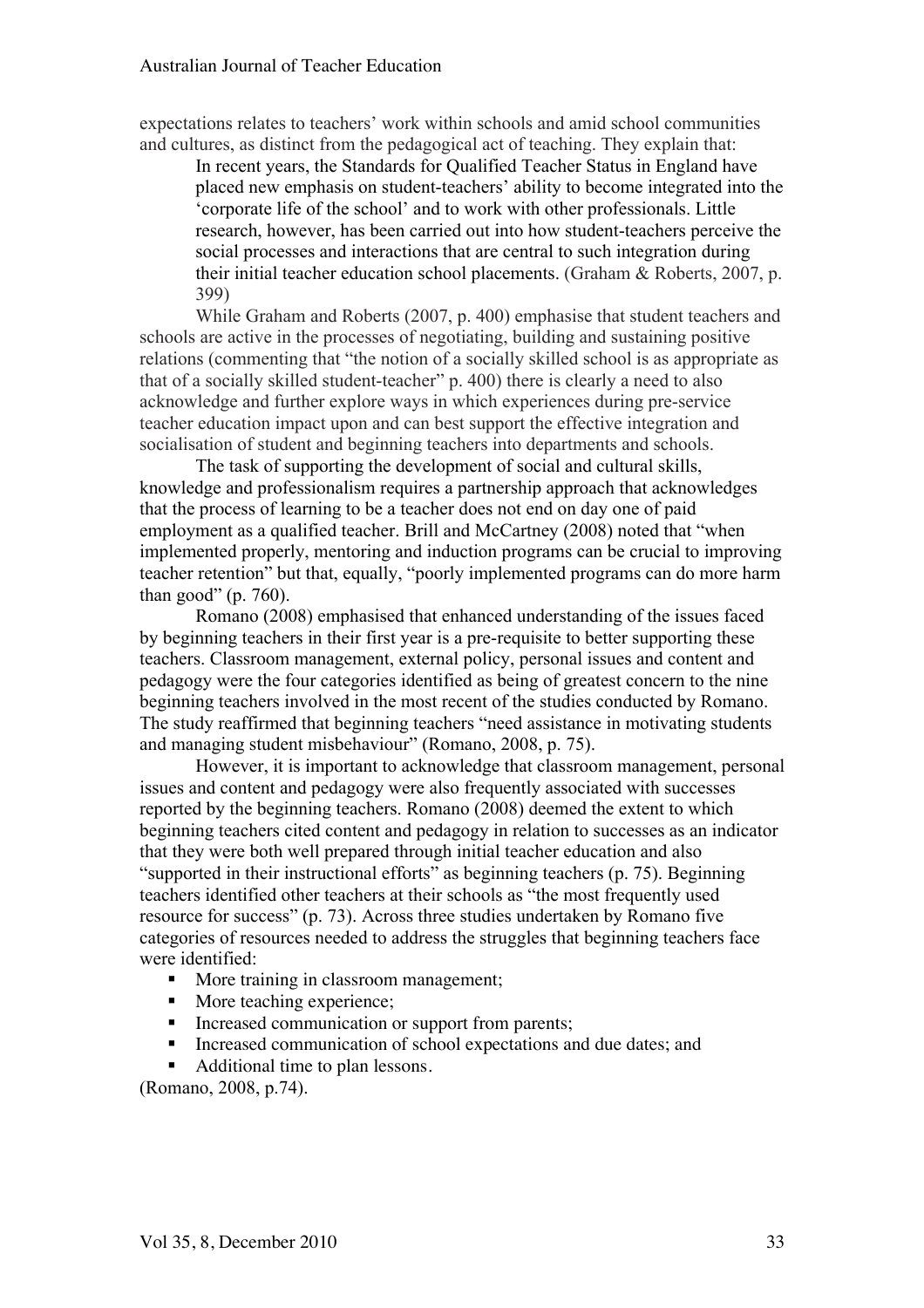## **Beginning teaching in health and physical education (HPE)**

Internationally, HPE is acknowledged as having many similarities to other teaching contexts but as also presenting beginning teachers with some distinct challenges. A recent study by Shoval, Erlich and Fejgin (2010) involving 62 beginning physical education teachers in Israel pursued preparedness in relation to the three levels of professional development employed by Vonk (1995):

- the *personal* level (focusing on the self and the development of the teacher as a person);
- the *professional-theoretical* level (incorporating knowledge of pedagogical content, class management skills and teaching skills); and
- the *environmental* level, relating to the teacher's connection and integration with the school, wider education system and professional and social arena. Shoval et al. (2010) found that, personally, the beginning teachers were highly

motivated and hard working, but also struggling with workload, feeling isolated, "striving to be flexible and hiding their true feelings [about difficulties] in order to attain the desired professional status" (p. 92).

A key issue arising in relation to the professional-theoretical level was the teachers' lack of practical pedagogical knowledge, so that they were struggling to apply their content knowledge in practice (and in unfamiliar teaching environments). In relation to Vonk's (1995) third level (the *environmental*), the beginning teachers were struggling to make meaningful connections beyond their immediate teaching context and their daily encounters in the school. In the light of their findings, Shoval et al. (2010) advocated the embedding of professional guidance and support in both pre-service teacher training and in the induction phase of teaching for beginning physical education teachers.

This recommendation echoed Hardy's (1999) research involving 33 physical education teachers in their first year of teaching in the United Kingdom. Notably, Hardy pointed to the potentially significant role that professional support might have in countering other problems encountered by the beginning teachers, including behaviour management and knowledge and understanding of day-to-day procedures within schools.

Other research in the UK that has addressed physical education trainee teacher experiences has further emphasised that, particularly in the context initial teacher education programs that are typically confined to one year, mentor teachers in schools need to be acknowledged as having "shared responsibility of the professional development of trainees" (Stidder & Hayes, 2002, p.48). Furthermore, it is clear that mentors "are and continue to be extremely influential in shaping attitudes of potential recruits to the profession" (p. 48).

Professional guidance and support are arguably all the more critical given that HPE is recognised as a context in which professional relations within departments and acceptance into the culture of the department can be critical to student and beginning teachers' feelings of belonging, their development of teacher identity and their security and confidence in the role of HPE teacher (Brown, 1999; Macdonald & Kirk, 1996; Tinning et al., 2001).

Furthermore, integration into the community of practice of HPE teaching and attainment of legitimate peripheral participation is reaffirmed by these and other authors (Brown & Rich, 2002; Penney, 2002) as presenting pre-service and beginning teachers with significant professional dilemmas. Specifically, they may well face situations in which they have to engage with and/or feel pressured to adopt practices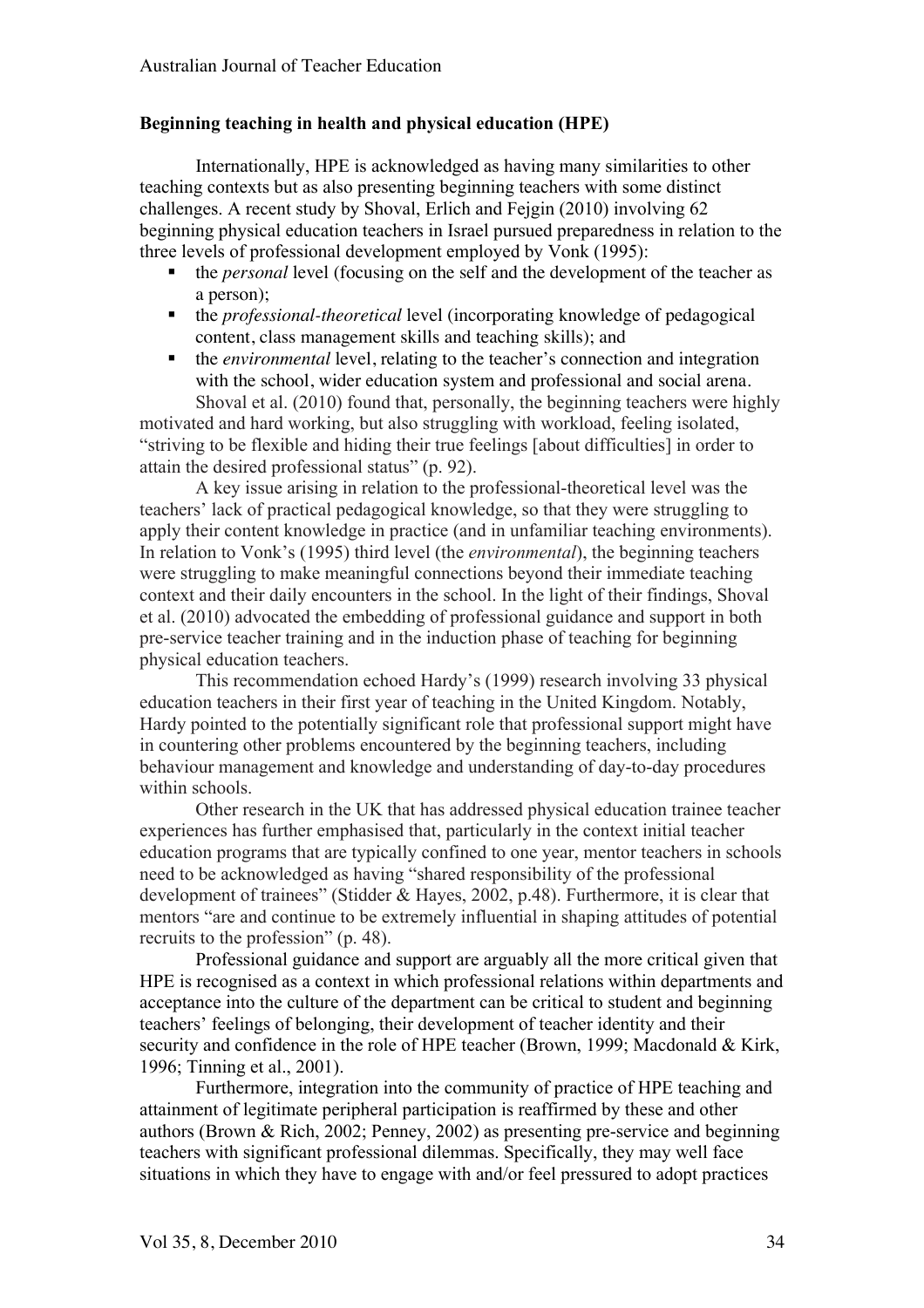that can be deemed to actively legitimate and reproduce longstanding inequities in HPE, particularly with regard to gender**.**

Against this backdrop, Sirna, Tinning and Rossi (2008) explicitly explored the HPE department as a site of workplace learning and, specifically, "how ITE [Initial Teacher Education] students negotiate tacit and contradictory expectations as well as social tasks during teaching practicums and the ways in which their understandings are mediated through participation in the workspace" (p. 286). Notably, they conceptualised learning as "a social task within communities of practice" (p. 286), and revealed that the professional placement (or practicum) sees student teachers engaging with "dilemmas and decisions faced in the processes of learning to be an HPE teacher while concurrently practicing as one" (p. 295).

Many of those dilemmas and decisions are associated with social tasks and relationships within HPE departments, such that Sirna, Tinning and Rossi (2008) specifically recommended that "PETE [Physical Education Teacher Education] increase opportunities for student teachers to examine social dynamics of HPE and potential implications for their understandings and participation in social tasks" (p. 297) and called into question the ethics "in sending student teachers into contexts that might even be described as toxic for some" (p. 297).

In the British context, Keay (2009) has employed figurational analysis to examine the position and influence of newly-qualified physical education teachers within the subject community. Her research has reaffirmed the strength of dominant, long- established discourses, which beginning teachers encounter but also invariably recognise from their own experiences of PE as students in schools. Beginning PE teachers, then, "knowingly and unknowingly" adopt the familiar, dominant discourses "to be accepted" into the community as teachers (Keay, 2009, p. 245). Acceptance and adoption of established practices and discourses may be central in beginning teachers establishing positive professional relations.

For Keay (2009) this raises questions for teacher educators to consider, most notably the extent to which pre-service teacher education courses are "preparing teachers to meet the needs of what is already in place in schools or equipping them to challenge practice" (p. 245). The irony that Keay's (2009) work reveals is that traditional rather than innovative discourses are likely to inform both beginning teachers' and their new colleagues' judgments about preparedness for entry into the community of practice of physical education teaching.

## **A Tasmanian study**

In our study, a professional standards framework was utilised to obtain further insights into those aspects of teaching and professional life in schools that teacher education is perceived by pre-service HPE teachers (in their final year of a four-year teacher education course) and beginning HPE teachers (in their first year of teaching after graduation) as addressing well or otherwise. The professional standards that inform our pre-service teacher education course and that were employed in this research are those developed by the Teachers Registration Board (TRB) of Tasmania in 2007 (see Appendix 1). The professional standards introduced by the TRB include Graduate Standards, defined as "what graduate teachers are expected to know, value and be able to do upon completion of their pre-service course" (p. 10).

The TRB explains that: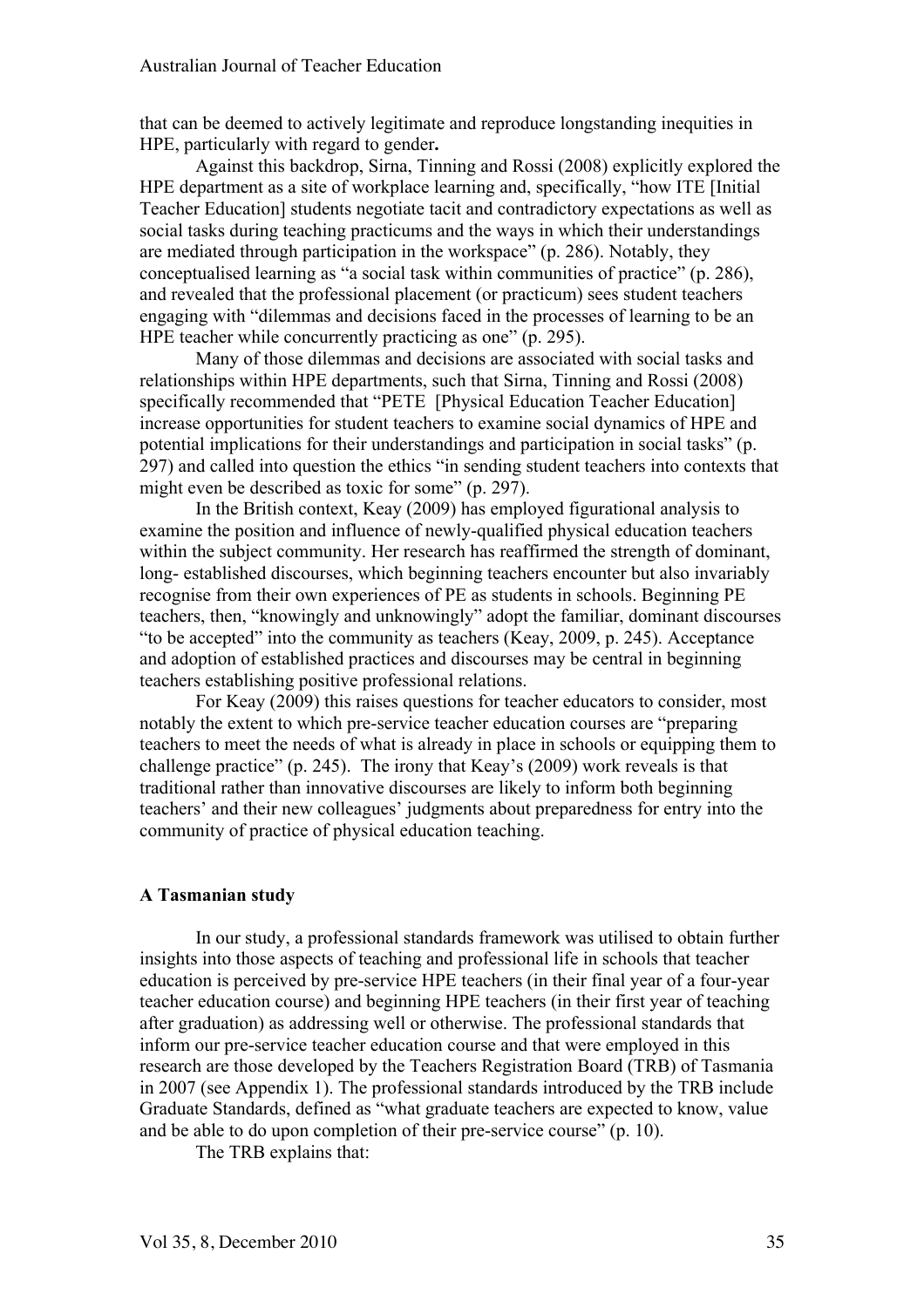Graduate teachers are about to begin their careers and will be expected to have gained theoretical understandings about teaching and learning through study and be able to demonstrate application of this knowledge and practice through their supervised teaching experiences. These standards apply to teachers in all teaching contexts, in any content area and at any grade level. The standards are written broadly so that they apply to all teachers but also allow for variations according to particular teaching context. (p. 10)

The Graduate Standards incorporate four aspects, each of which articulates specific skills, knowledge and understandings that within the context of an approved pre-service teacher education course and supervised internship, beginning teachers will demonstrate.

Skills, knowledge and understandings are described in terms of *elements* within each aspect, and each element has accompanying **Indicators of Practice**. For example, the first aspect, **Professional Knowledge (Aspect A),** addresses "current professional knowledge and understanding in teaching practice" (2007, p. 12). This aspect has six elements (A 1-6). The following are indicators of practice for element A3, which requires graduates to "demonstrate a knowledge and understanding of the literacy, numeracy and ICT demands of the specific teaching area":

- demonstrate a knowledge of literacy, numeracy and information and
- communication technology (ICT) theory;<br>• understand students' literacy, numeracy as
- understand students' literacy, numeracy and ICT development;
- understand and interpret literacy, numeracy and ICT assessment data;
- demonstrate a repertoire of strategies to support literacy, numeracy and ICT development and be able to articulate the connection to theory; and
- support literacy, numeracy and ICT learning in specific teaching contexts. (TRB of Tasmania, 2007, p. 12)

The second aspect, **Professional Relationships (Aspect B),** relates to beginning teachers' understanding and capacity to develop effective professional relationships within the school and pre-service communities (2007, p. 13). It comprises four

elements (B1-4), which again have accompanying Indicators of Practice.

The third aspect, **Professional Practice (Aspect C)**, addresses assessment, planning and teaching for the learning needs of a range of students (2007, p. 14). It contains five elements (C1-5).

The final aspect, also called **Professional Practice (Aspect 4)**, notes that within the context of an approved pre-service teacher education course and supervised internship, beginning teachers will 'demonstrate the ability to plan for, and maintain a safe, inclusive and supportive learning environment' (2007, p. 15). This aspect has six elements (D1-6).

Details of all of the elements incorporated in the Graduate Standards are provided in Appendix 1.

## **Methodology**

The research adopted a qualitative methodology to enable in-depth exploration of the issues central to the inquiry, i.e. (1), to identify professional knowledge, professional relationships and professional practice issues framing preservice and beginning teachers' experiences as newcomers to the community of practice of teaching; and (2), to establish the extent of pre-service and beginning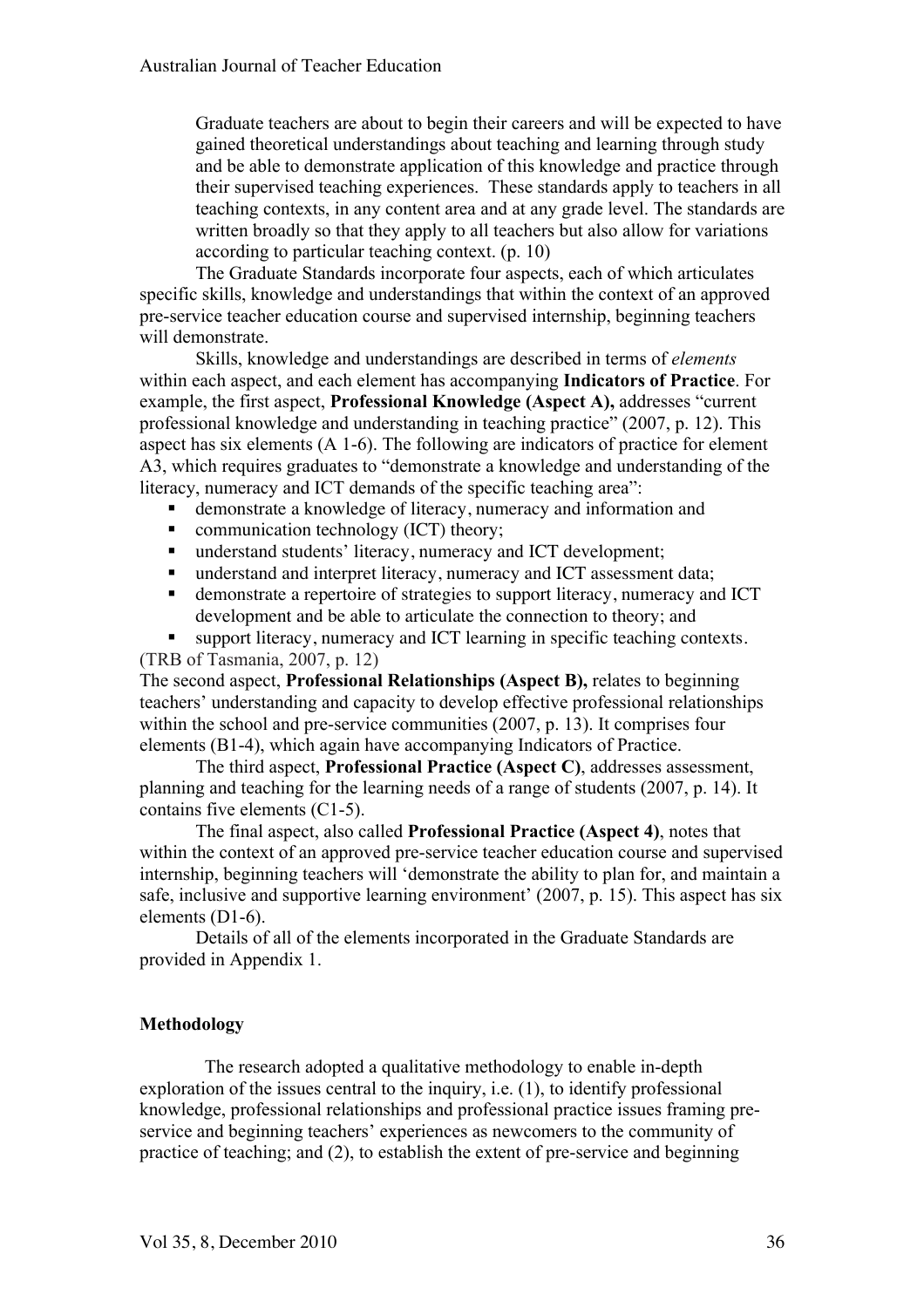teachers' preparedness for entry into the community of practice of teaching as a result of their pre-service teacher education.

In addressing these issues, the project sought to identify the social, cultural and professional dimensions of preparedness that featured in pre-service and beginning teachers' reflections on their experiences of teaching and of professional life within departments and schools.

The participants for the study were drawn from two groups, pre-service teachers (Group 1) and beginning teachers (Group 2). For the purposes of the study, 'beginning teachers' were defined as teacher education graduates in their first year of employment as teachers. Group 1 comprised 43 pre-service teachers in the final year of their Bachelor of Human Movement course at the University of Tasmania during 2008. Group 2 comprised 38 beginning teachers who graduated from the Bachelor of Human Movement course at the University of Tasmania at the end of 2007.

The study employed questionnaire and interview protocols to gather data. The questionnaire was designed to obtain descriptive data from the two participant groups. Interviews were conducted with a sub-sample of each group (see below) to facilitate deeper interrogation of the issues raised in the questionnaire and enable the research to generate highly-contextualised illustrative accounts of beginning teachers' experiences as newcomers to departments and schools.

Pre-service teachers were contacted directly (during university lectures) and asked if they wished to participate in the research, while the questionnaire and accompanying invitation to participate were mailed to all of the beginning teachers. Completion of the questionnaire was deemed to indicate consent from participants.

The questionnaire comprised 28 question based on the four aspects incorporated in the TRB Graduate Standards framework (see Appendix 1). Blocks of questions directly related to the aspects **Professional Knowledge** (Aspect 1); **Professional Relationships** (Aspect 2); and **Professional Practice** (Aspects 3 and 4). All questions were posed in the following manner and required students to respond using a four-point Likert scale (strongly agree –SA; agree - A; disagree - D; strongly disagree - SD):

*The BHM course at the University of Tasmania effectively developed:*

- **1.** *My understanding of the importance of establishing professional teacherstudent relationships.*
- Strongly agree [ ] Agree [ ] Disagree [ ] Strongly disagree [ ] **2.** *My understanding of the demonstrating knowledge of how students learn.*

Strongly agree [ ] Agree [ ] Disagree [ ] Strongly disagree [ ] Thirty-four responses (15 female and 19 male) were received from the preservice teacher education group ( $n = 43$ ). Thirteen (8 female and 5 male) were received from the beginning teacher group ( $n = 38$ ). This represented response rates of 85 per cent and 32 per cent respectively. From the responses a sub-sample of six preservice teachers and four beginning teachers was randomly selected for the interview phase of the study. The sub-sample incorporated both male and female participants<sup>2</sup>. The interviews were conducted at a location deemed easiest for access by participants and each interview lasted approximately 30 minutes.

The interview schedule was forwarded to all interviewees prior to their interviews. The schedule addressed each of the four aspects in the TRB Graduate

i

<sup>&</sup>lt;sup>2</sup> The pre-service sub-sample comprised three female and three male student teachers; the beginning teacher subsample comprised three female teachers and one male teacher. The number and gender balance was influenced by the willingness of teachers to participate in this phase of the study.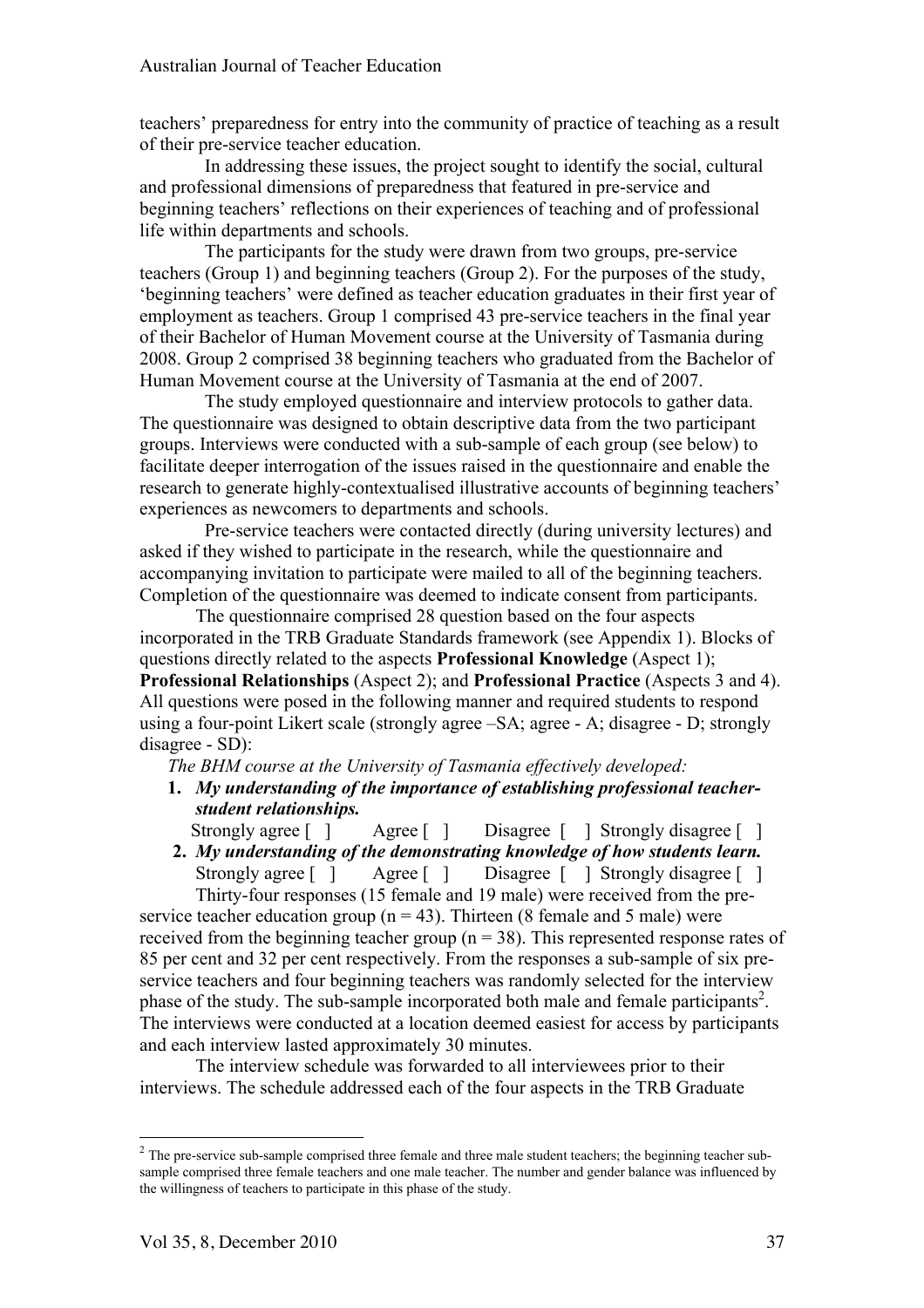Standards and allowed interviewees to raise other issues relevant to joining the profession. Interviews were digitally recorded and fully transcribed.

Quantitative data from the questionnaire survey were computer analysed to generate descriptive statistics using SPSS. Qualitative data arising from the openended questionnaire responses and interviews were analysed through a process of progressive categorisation and data coding designed to identify and refine data themes. The computer software program NVivo was utilised in this process and data were specifically identified with the four aspects in the TRB Graduate Standards.

## **Findings**

Questionnaire data collected from **pre-service teachers** strongly indicated that they believed the course had effectively addressed many elements across the four aspects of the Graduate Standards. There was strongest agreement around preparedness in relation to Professional Practice, and specifically relating to the following elements:

C3: *be familiar with and use a range of appropriate teaching and learning strategies, materials and resources* (45 per cent SA and 55 per cent A)

D3: *intentionally develop positive relationships with students and colleagues* (55 per cent SA and 45 per cent A)

D4: *plan for and maintain a safe, positive and supportive physical environment* (56 per cent SA and 44 per cent A)

One element of the Professional Knowledge aspect (A6: *know, understand and adhere to legal and ethical obligations and be aware of the nature of professional behaviour*) was highlighted as a strength by 94 per cent (SA and A combined) of preservice teachers. Professional Knowledge remained, however, the area of greatest concern for this group. The element that was of most concern related to knowledge and understanding of literacy, numeracy and ICT demands of HPE teaching (A3). When D and SD were combined, results showed 35 per cent of the pre-service teachers identified numeracy, 27 per cent ICT and 24 per cent literacy as an area of concern.

The only other element within the Graduate Standards that attracted considerable concern (from 18 per cent of pre-service teachers when D and SD results were combined), pertained to the Professional Practice aspect, addressing teachers' ability to apply a range of strategies to support positive behaviour management (D5: *demonstrate the ability to apply a range of strategies used to support positive behaviour management*).

With regard to the aspect of Professional Relationships, the pre-service teachers highlighted the strength of the course in elements B1 (*understand the importance of and make deliberate efforts to strengthen professional teacher-student relationships* - 71 per cent SA and 29 per cent A) and B2 (*understand the importance of and demonstrate a capacity to explicitly teach the skills for developing social competence to promote positive relationships* - 53 per cent SA and 47 per cent A).

Questionnaire data from the beginning teachers showed that there was a high level of agreement about preparedness across a greater number of the elements within the Graduate Standards. The beginning teachers echoed pre-service teachers in identifying the following elements: A6 (*know, understand and adhere to legal and ethical obligations and be aware of the nature of professional behaviour* - 62 per cent SA and 38 per cent A); B1 (*understand the importance of and make deliberate efforts*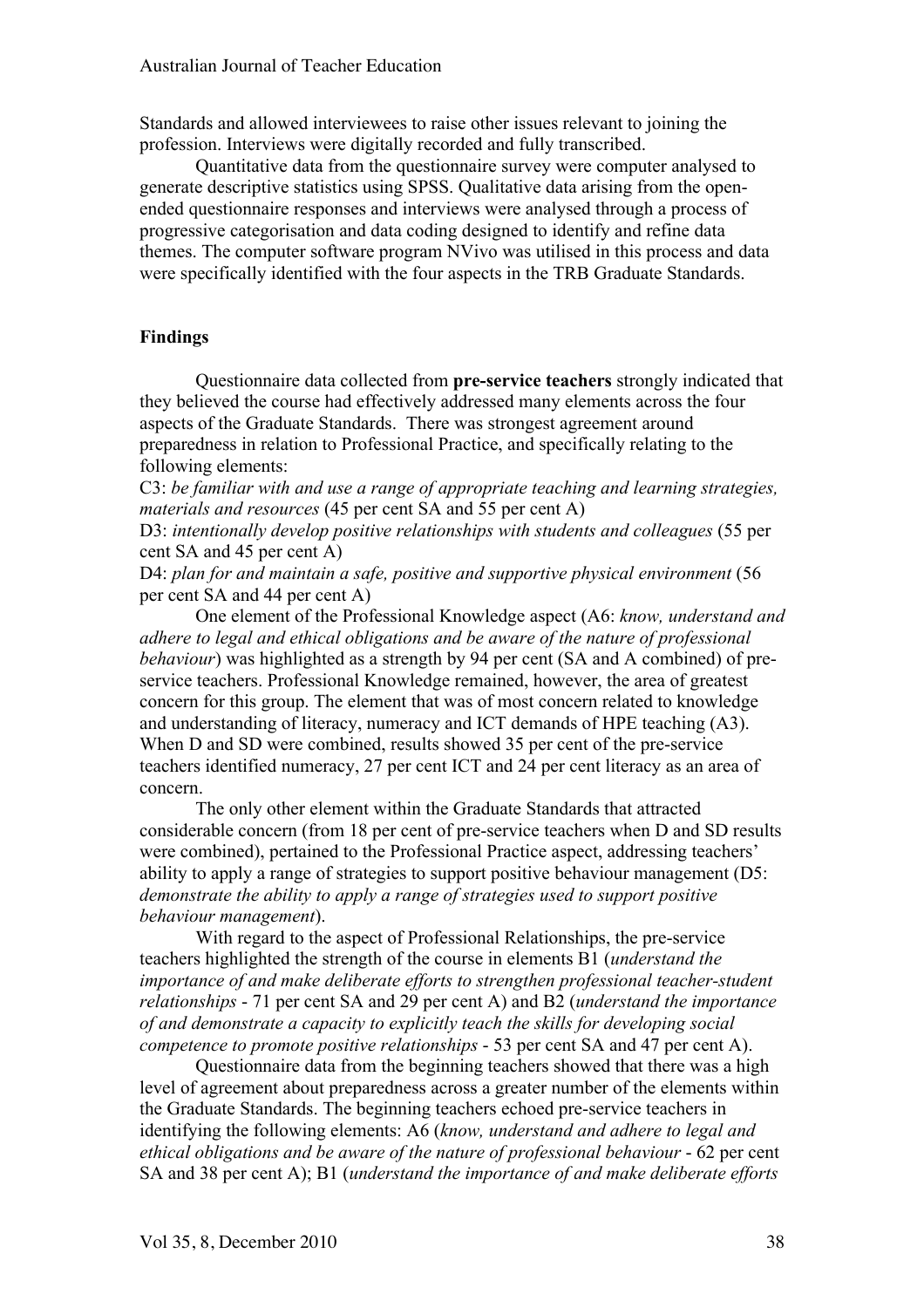*to strengthen professional teacher-student relationships* - 58 per cent SA and 42 per cent A); C3 (*be familiar with and use a range of appropriate teaching and learning strategies, materials and resources* - 46 per cent SA and 54 per cent A) and D3 (*intentionally develop positive relationships with students and colleagues* - 61 per cent SA and 30 per cent A) as strengths in relation to the preparedness their training had provided.

In addition, beginning teachers indicated that they felt prepared in relation to elements A4 (*know how to design engaging learning sequences and appropriate processes and skills required to teach them* - 38 per cent SA and 62 per cent A) and A5 (*demonstrate an ability to reflect on and evaluate their teaching practice to seek and value continual improvement* - 54 per cent SA and 46 per cent A); B3 (*communicate effectively in a range of ways with stakeholders in the school and preservice communities* - 31 per cent SA and 69 per cent A); D2 (*plan for and work towards the establishment of a collaborative and cooperative learning culture* - 62 per cent SA and 38 per cent A); and D5 (*demonstrate the ability to apply a range of strategies used to support positive behaviour management* - 38 per cent SA and 62 per cent A).

Beginning teachers similarly highlighted knowledge and understanding of literacy (31 per cent), numeracy (23 per cent) and ICT (23 per cent) as areas of outstanding concern when results for D and SD were combined. In addition, they had reservations about their ability to plan and use fair, valid and reliable assessment strategies to inform teaching and learning (C1 - *plan and use fair, valid and reliable assessment strategies to inform teaching and learning -* 15 per cent D).

## **Insights from interviews**

Interview data is presented below in relation to each of the aspects of the TRB Graduate Standards. Interviews were designed to be flexible and responsive in relation to the issues discussed with the pre-service and beginning teachers. The presentation of data below shows that not all aspects of the Graduate Standards nor all elements within aspects featured as issues of note from participants' perspectives.

#### *Professional knowledge: pre-service teachers*

In relation to the first aspect, Professional Knowledge, interview data from pre-service teachers reaffirmed the survey findings, showing pre-service teachers had concerns about their ability to understand literacy, numeracy and ICT (element A3) as they related to HPE teaching. For example, in talking about ICT, one pre-service teacher noted that their course had addressed skills to enable them to use ICT in preparing assignments and presentations, but had not addressed how it could be embedded in HPE teaching. A fellow pre-service teacher expanded on this point, saying; "well the same with numeracy, like I guess its brushed over, like it's said you can interrelate it but it's never really been discussed properly how to…or some really good methods of doing that". Another commented that "I can see how I can use  $[IT(sic)]$  because in the curriculum it basically tells you how you can use it but I don't think the course let us use different technologies".

In talking about the element of critical content knowledge and key concepts and understandings of the subject area (element A2), a pre-service teacher was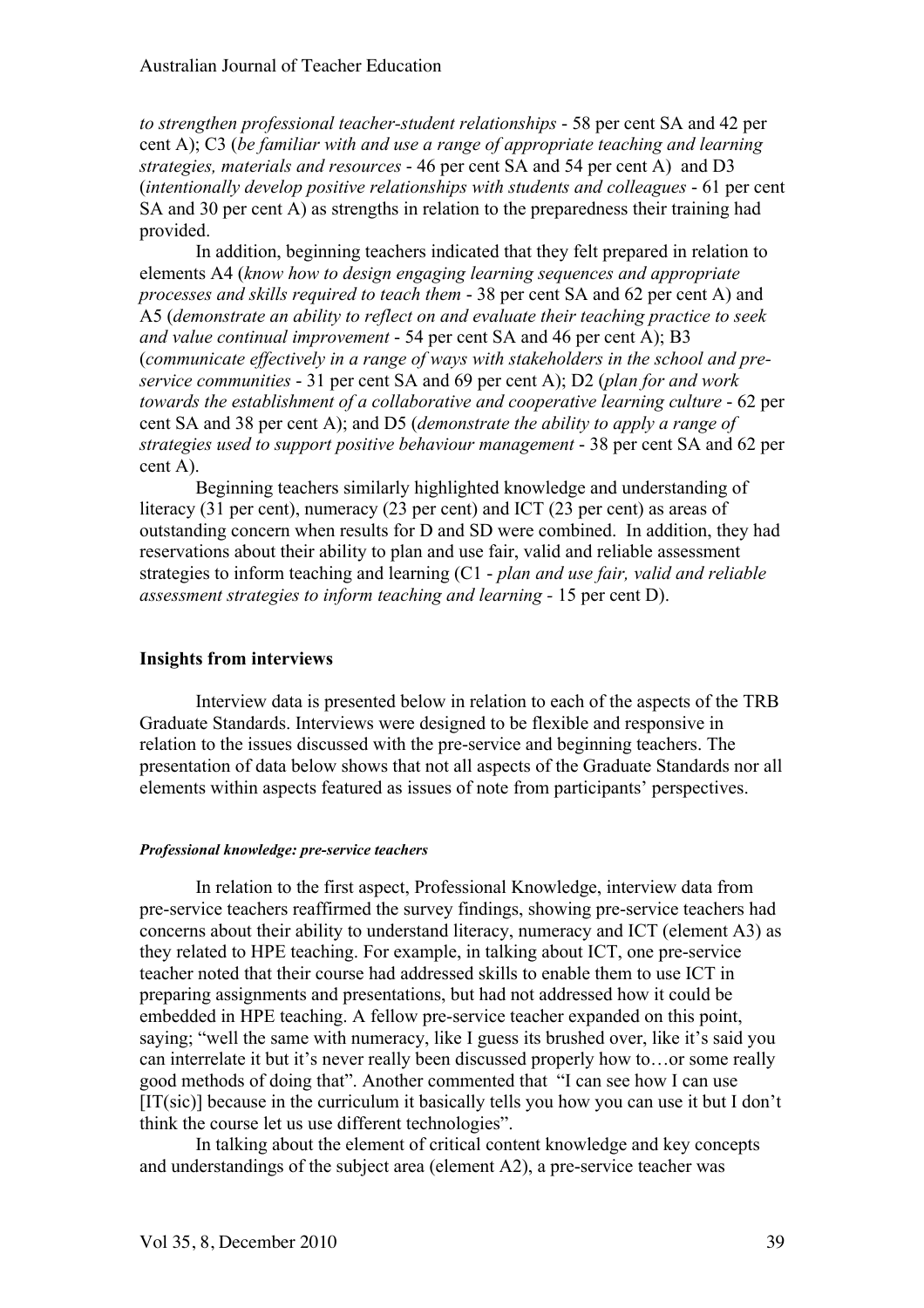confident in the ability to apply knowledge in teaching HPE, commenting that "through our pedagogy subjects that talked about how students learn and different ways to go about it, so that was, I found that pretty interesting and helpful".

With regard to element A4, which relates to knowledge about how to design engaging learning sequences and appropriate processes and skills to teach them, one pre-service teacher commented: "learning sequences… we spent a lot of time designing activities and ways to progress it [sic] for different age groups, so that is pretty well covered".

Teacher reflective practice is an element also addressed in this aspect (A5). Pre-service teachers agreed this area was well covered in their course, and one beginning teacher commented "we have done that [reflection and evaluation] really well and as much as I hated it to start with, I thought 'why are we writing these reflections? What a waste of my time'. But obviously over the four years I've really come to value the fact that I now know how to do that".

The final element in this aspect relates to knowledge and understanding associated with legal and ethical obligations, and awareness of professional behaviour (A6). One pre-service teacher indicated a clear appreciation of the significance of this element for teachers and teacher education, commenting "legal and ethical… I think that more these days wouldn't hurt and I think that its something a lot of people would be interested in actually learning more about".

#### *Professional knowledge: beginning teachers*

When beginning teachers were asked in interview about their confidence in teaching HPE, there was general agreement that the course prepared them well, with one beginning teacher stating "…for the HPE content knowledge, key concepts and essential understandings, I think we were well prepared for that sort of thing and probably know more than some of the people that are here teaching today".

The interview data showed that as with the pre-service teachers, many of the beginning teachers expressed concern about their capacity to address the element that requires teachers to demonstrate a knowledge and understanding of the literacy, numeracy and information and communication technology demands of specific teaching areas (A3). When speaking about literacy in particular, one beginning teacher noted "...I guess it's the Human Movement degree not the Literacy degree, but I think it would be kind of good to have some sort of understanding of how kids actually go about learning how to read, so the decoding and strategy type stuff … I think it helps if you can actually help kids learn to read". With regard to numeracy, similar comments were made that the course enhanced their personal numeracy skills but did not necessarily extend their knowledge of how to teach numeracy. In commenting on their preparedness to teach literacy and numeracy, one beginning teacher stated "I don't think they were greatly covered. But I think I've probably learnt more about them on the job".

#### *Professional relationships - pre-service teachers*

With regard to the second aspect, Professional Relationships, the dominant topic in the interview data was the relationship between teacher and students, especially in classroom contexts (the focus of element B1). One pre-service teacher noted, for example, that "in developing strong professional student teacher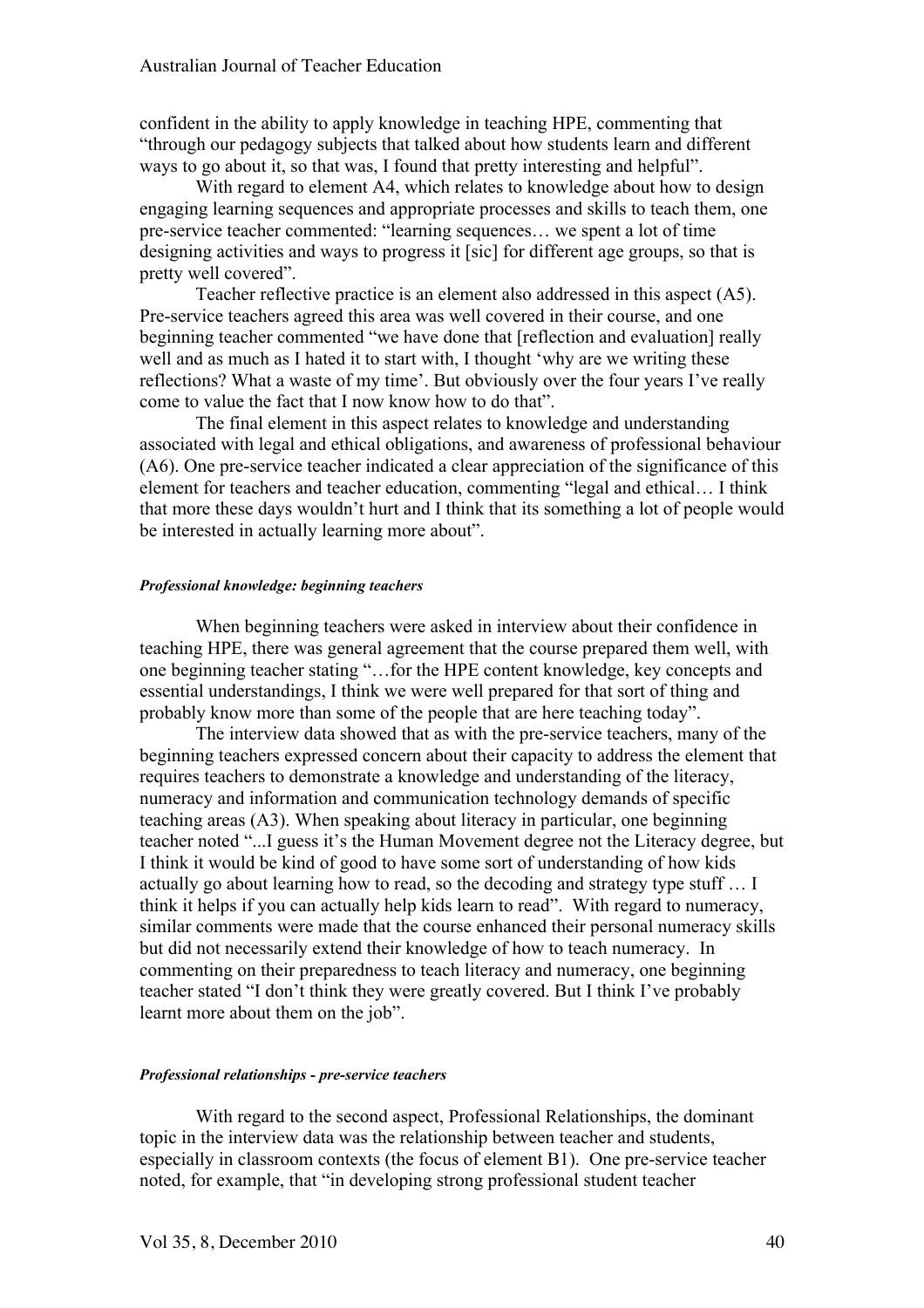relationships, that's something… that the course is really really good at". The student highlighted that the course had made them very aware of the need to maintain a clear professional line between teacher and students while developing positive and supportive relationships.

When discussing element B3 (*communicate effectively in a range of ways with stakeholders in the school and pre-service communities*), one pre-service teacher commented that "obviously as teachers you've got to be able to communicate effectively, but I don't think we've had discussion of how you conduct an interview with a parent, say if you had an angry parent… when do you need to bring in someone else, you know your senior staff, that sort of stuff".

With regard to element B4 (*work collaboratively to set and achieve common goals*)*,* one pre-service teacher expressed the view that "there's probably an opportunity to do it better [within the pre-service teacher education course]", suggesting "…when the groups are being organised … maybe then would be a good time to say, okay guys, you need to set some goals and work out how you are going to do it and actually take the groups through doing those things as well".

#### *Professional relationships - beginning teachers*

Beginning teachers echoed some of the views expressed by pre-service teachers in relation to the limited extent to which they felt prepared to address the range of professional relationships required in teaching. In this respect, interview data painted a less positive view of preparedness than questionnaire data. Specifically, there was little evidence from interviews that beginning teachers felt that the course had prepared them to communicate effectively in a range of ways with stakeholders across the school and pre-service communities (elements B1 and B3). For example, one beginning teacher commented: '"If we're talking about stakeholders as parents and things like that, I don't think we were really prepared for what we could expect from parents". Another noted that "… we were given a lot of information on how to be professional with students. Perhaps not so much with colleagues".

In relation to element B4 (*work collaboratively to set and achieve common goals*), one of the beginning teachers reflected that "I guess the whole working collaboratively thing to set and achieve common goals may also be something that wasn't addressed all that much".

#### *Professional practice - pre-service teachers*

As explained above, there are two aspects relating to Professional Practice. The first (Aspect C) concentrates on beginning teachers' ability to assess plan and teach for the learning needs of a range of students. The second (Aspect D) requires that beginning teachers can demonstrate the ability to plan for and maintain a safe, inclusive and supporting learning environment. In relation to these aspects, the general impression from interviews was that both pre-service and beginning teacher teachers felt the course had prepared them well.

In relation to element C3 that addresses the need for teachers to be familiar with and use a range of appropriate teaching and learning strategies materials and resources, one of the pre-service teachers stated "we've done a lot on that… with resources we're always told that getting resources is vital". Providing prompt and constructive feedback to students (element C4) was another element identified as a strength in terms of preparedness, with one of the pre-service teachers reflecting that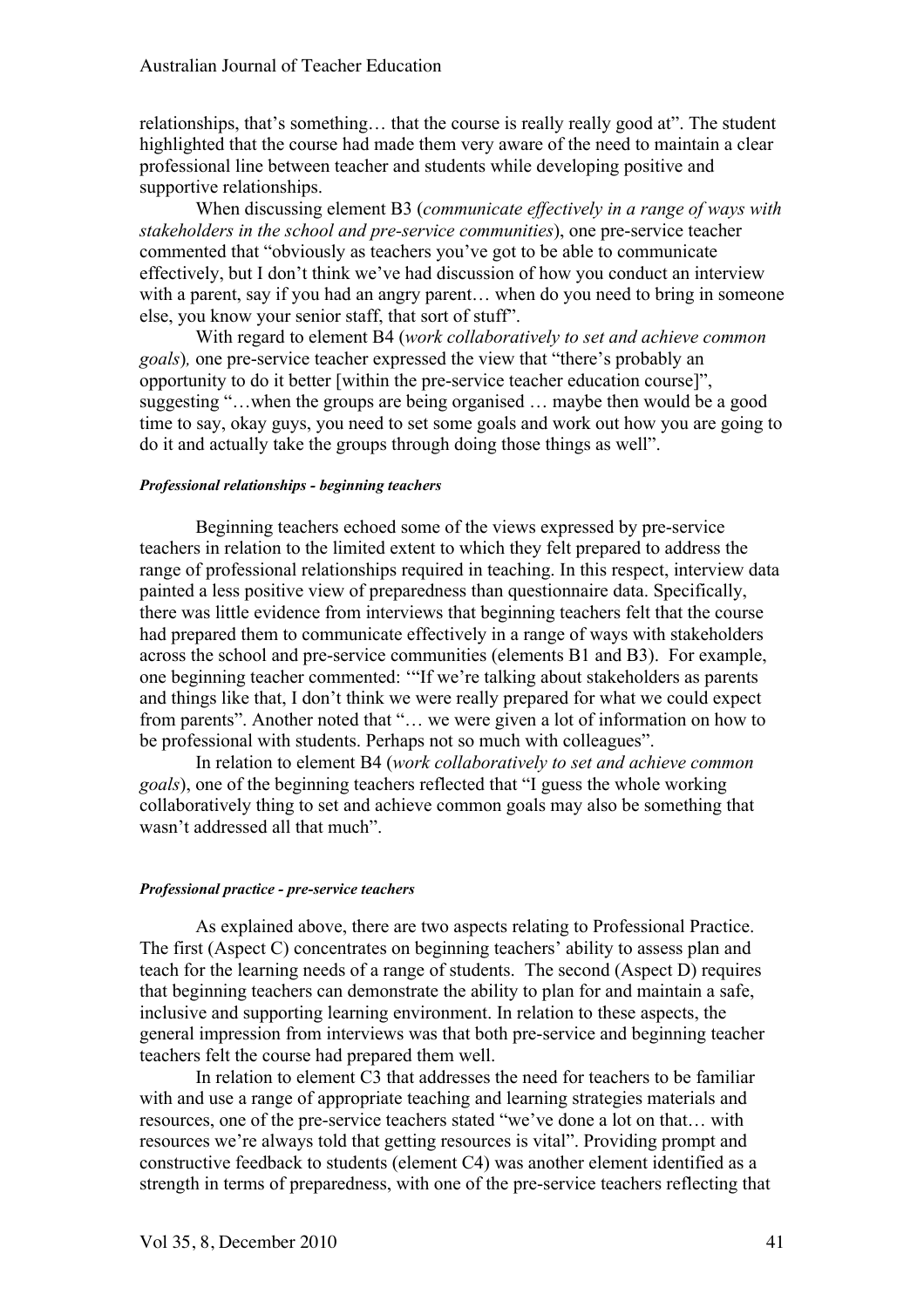"I think uni does prepare you for that. Just whether its quick things about feedback that kids have done well… all through uni you are looking at that, what sort of feedback to give and when to give it".

Element D3 addressed the need for graduates to intentionally develop positive relationships with students and colleagues. One pre-service teacher commented "that all comes down to being out there and building those relationships while you are out there on prac. That is the best way to do it, I can't see any other way". The importance of professional practice was also highlighted in relation to element D5, requiring graduates to *demonstrate the ability to apply a range of strategies used to support positive behaviour management.* There was general recognition that it is difficult to address this area in the context of university-based work, and that the key opportunities to develop skills to deal with situations are provided through professional practice. One pre-service teacher described it in these terms: "we can talk about it all you like but until you get there you've got no idea. I stood there once like a stunned mullet…A kid told me to get f\*\*\*\*\* and it was completely unprovoked…. And I just went 'eerk (sic) what am I supposed to do here'.

Element D4, requiring graduates to plan for and maintain a safe, positive and supportive physical environment, was an area in which one of the pre-service teachers expressed confidence in the teacher education course, saying, uni has prepared us really well for that. It's always talked about … from day one … its always been about inclusion and safety and stuff like that".

## *Professional practice - beginning teachers*

With regard to this aspect, the interview data supports the questionnaire data in highlighting concerns among beginning teachers about assessment (C1). The following comment from one beginning teachers captures the concerns felt: "I still feel I could have done a little bit more in depth and maybe had more practice on it, because when you're not on prac I [sic] didn't really get to do any assessment. I think maybe next it should become an official part of your prac, like you have to assess the kids on something".

Interview data pointed to greater confidence in preparedness relating to element C3, which requires graduates to be familiar with and use a range of appropriate teaching and learning strategies materials and resources. One beginning teacher commented that "certainly teaching and learning strategies were covered in a great deal of depth. We were taught to cover from as many different angles because students obviously learn in different ways, so it's a good idea to have a range of teaching styles".

Units within the teacher education course that had focused specifically on HPE curriculum and pedagogy were identified by one of the beginning teachers as particularly relevant to elements D3 (*intentionally develop positive relationships with students and colleagues*) and D5 (*demonstrate the ability to apply a range of strategies used to support positive behaviour management*): 'I think Pedagogy 3 (Health and Physical Education Curriculum, semester 1) and Pedagogy 4 (Health and Physical Education Curriculum, semester 2) and Health … were probably the three key subjects that really prepared us and built upon all this kind of stuff like building positive relationships and positive behaviour management and all that". In relation to element D5, one beginning teacher expressed the view that "I think you learn it more when you are actually doing it." In contrast, another beginning teacher commented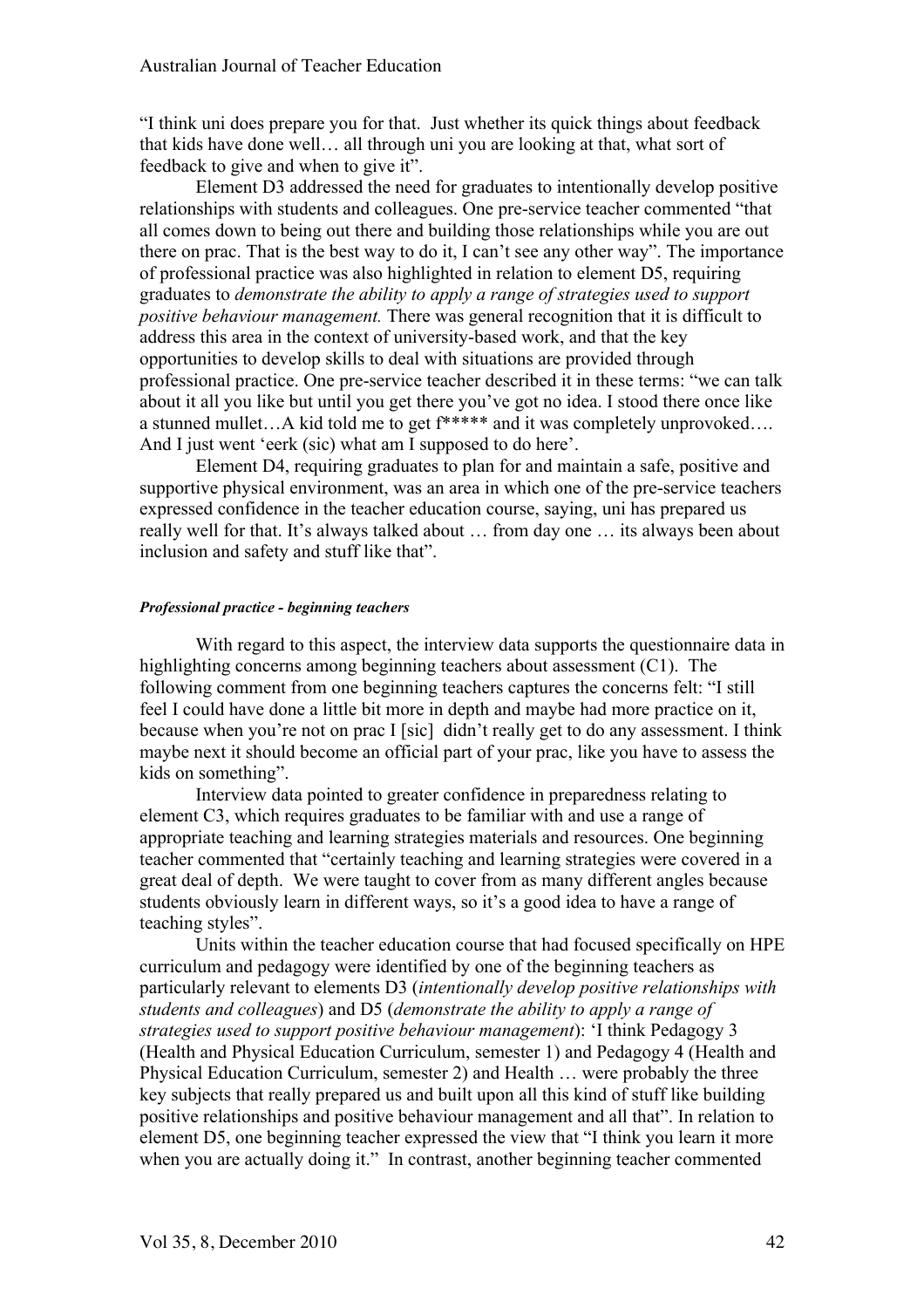"there are different ways of managing behaviour. I think we were given a lot of those. The practical aspect … of going on prac was most beneficial I think".

#### **Discussion**

In discussing the data, the extent to which the comments of pre-service and beginning teachers indicated their ability to achieve legitimate peripheral participation (Lave & Wenger, 1991) within the community of practice of teaching is of particular interest. In keeping with the presentation of data, our discussion of that ability is focused on the four aspects of teacher professional standards defined by the TRB in Tasmania.

Taking into consideration the scope of professional standards and the demands these make on beginning teachers, the data indicated that both pre-service and beginning teacher generally felt well prepared to enter the community of teaching. The strongest agreement across the cohorts was in relation to the two aspects associated with Professional Practice (C&D) that focus specifically on pedagogy, including assessment, planning and teaching for the learning needs of a range of students and the maintenance of an inclusive, supportive environment.

The pre-service teachers expressed concerns about their capacity to address issues of behaviour management, while for the beginning teachers their concerns shifted to their capacity to plan and use fair, valid and reliable assessment strategies. This shift in concerns can be interpreted as indicative of progress toward achieving LPP and points to the need for this development to be conceived as a continuum. This finding reflects Lave and Wenger's (1991) point that ongoing professional learning is characteristic of a community of practice, in this case teaching.

Similarly, from the perspective of professional knowledge (A), the data indicated confidence in the subject-specific knowledge base of HPE and recognition of the need to extend that knowledge base to effectively address the specific demands of literacy, numeracy and ICT within HPE. The requirement and/or expectation for HPE teachers to be able to contribute to students' knowledge, skills and understanding in these areas is by no means unique to Australia. In 2001 Keay particularly noted beginning physical education teachers' recognition that ICT as "an area they knew they must develop" (p.11).

Finally, in relation to the aspect of Professional Relationships, initial confidence centred on teacher-student and immediate classroom relationships, with wider school and professional community relationships acknowledged as requiring further development. This finding support's Yandell and Turvey's (2007) contention that there is a shift in expectations at the time of employment, with the teachers in this study acknowledging that their professional responsibilities extend beyond their own classrooms.

Data from both groups of students pointed to professional experience provided in their course as being fundamental to acquiring LPP. Beginning teachers also highlighted the way in which it is through teaching that their learning continues to progress. They acknowledged the relevance of their course, but now have a greater understanding that the learning process continues as they take up membership of the community of practice (Lave & Wenger, 1991). This point also highlighted the importance of the provision of appropriate support for beginning teachers, to ensure that ongoing professional learning can happen and, arguably, contribute to arresting attrition of teachers early in their careers (Brill & McCartney, 2008; Wideen, Mayer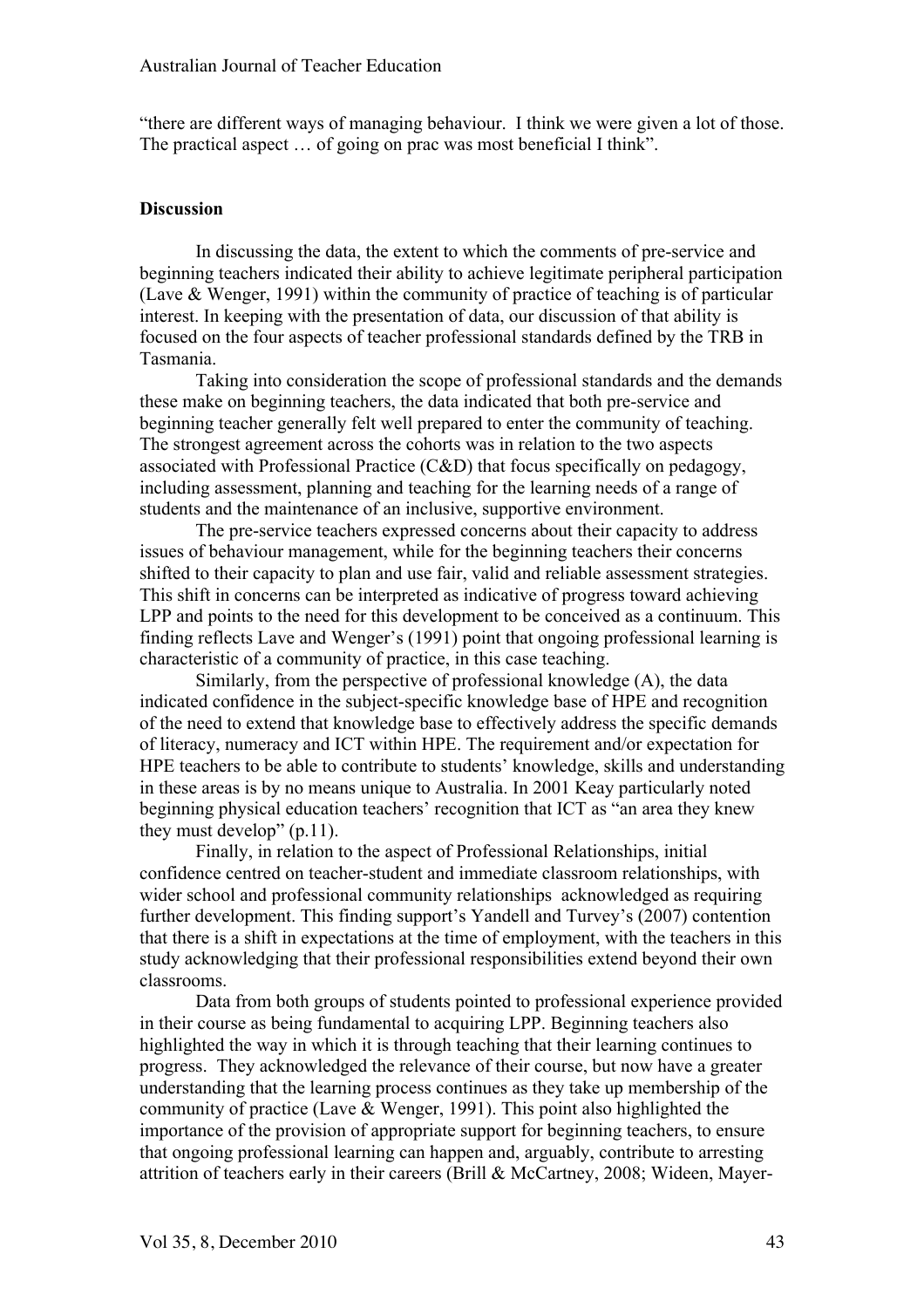Smith & Moon, 1998). Therefore, we would contend that LPP emerges as something that cannot be expected to be achieved instantly, post-graduation, but rather is reliant upon ongoing learning in the context of taking up a first teaching appointment.

In contrast to some of the emphasis in HPE literature (for example, Brown, 1999; Macdonald & Kirk, 1996; Sirna, Tinning & Rossi, 2008) the study did not generate data indicating beginning teachers being constrained by current practice within their community of practice. Rather, their comments about assessment, for example, indicated a willingness to seek to extend current pedagogical practices.

## **Conclusion**

This study sought to further explore the support that teacher education courses and schools can and need to provide in the preparation of teachers and their transition into the profession. It specifically acknowledged professional knowledge, professional relationships and professional practice as essential for preparedness for teaching and potentially critically for beginning teachers to establish themselves within the professional community.

An important feature of the study was the foregrounding of the professional standards framework (TRB of Tasmania, 2007) in research addressing preparedness and initial teaching experiences. A key issue emerging for teacher education course design and content is the need to address and embed professional, social and cultural dimensions of teaching in the course. The standards framework captures these dimensions and usefully highlights how they are each individually important, but also significant in combination, in enabling teachers to achieve LPP.

The study also demonstrated not only the importance of appropriate support structures for beginning teachers but also the need to involve pre-service teacher education institutions, systems and schools so that they collaboratively provide an effective transition for beginning teachers as they take up membership of their community of practice.

While the study focused on HPE teachers in particular, it provided a foundation for work that could usefully be extended across pre-service teacher education courses more generally, and also pointed to the need for longitudinal studies that track pre-service teacher education students through their courses and beyond into their lives as early career teachers. The study also reaffirmed the potential for standards frameworks to be productively used in ongoing pre-service teacher education courses to develop teacher professional learning.

## **References**

Brill, S., & McCartney, A. (2008). Stopping the revolving door: Increasing teacher retention. *Politics & Policy, 36*(5), 750-774.

Brock, B. L., & Grady, M. L. (1997). *From first-year to first-rate: Principals guiding beginning teachers.* Thousand Oaks, CA: Corwin Press.

Brown, D. (1999) Complicity and reproduction in teaching physical education. *Sport, Education & Society, 34*(2), 112-130.

Brown, D., & Rich, E. (2002). Gender positioning as pedagogic practice in teaching physical education. In D. Penney (Ed.), *Gender and physical education. Contemporary issues and future directions.* London: Routledge.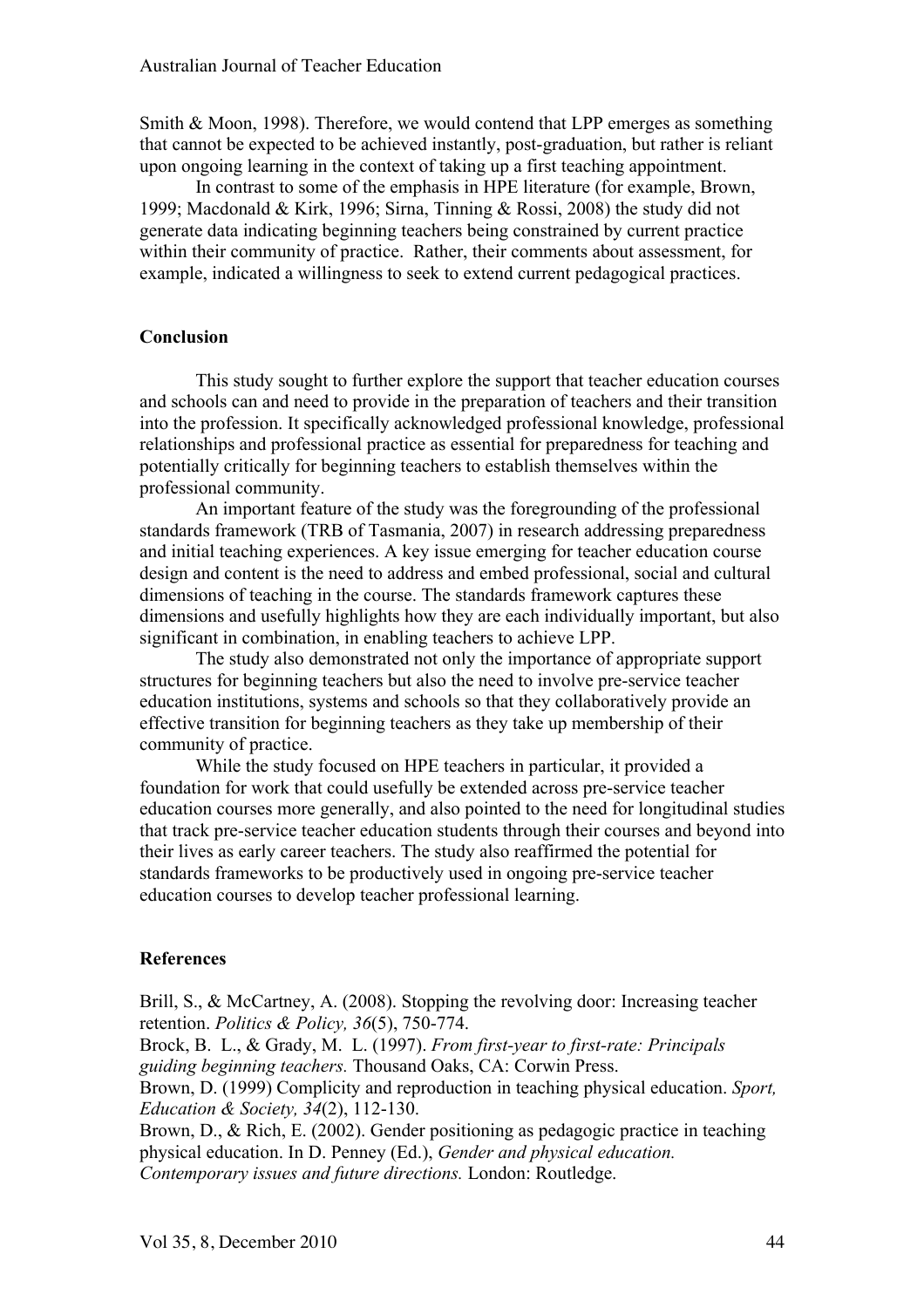Department of Education, Science and Training. (2002). *An ethic of care: Effective programmes for beginning teachers.* Canberra, ACT: Commonwealth of Australia. Education and Training Committee, Parliament of Victoria. (2005). *Step up, step in, step out: Report on the inquiry into the suitability of pre-service teacher training in Victoria*. Victoria: Author.

Edwards, A., & Mutton, T. (2007). Looking forward: Rethinking professional learning through partnership arrangements in initial teacher education. *Oxford Review of Education, 33*(4), 503-519.

Ewing, R., & Smith, D. (2003). *Retaining quality beginning teachers in the profession. English Teaching: Practice & Critique, 2*(1), 15.

Fuller, A., Hodkinson, H., Hodkinson, P., & Unwin, L. (2005). Learning as peripheral participation in communities of practice: A reassessment of key concepts in workplace learning. *British Educational Research Journal, 31*(1), 49–68.

Graham, S., & Roberts, J. (2007). Student-teachers' perspectives on positive and negative social processes in school. *Teachers and Teaching: Theory and Practice, 13*(4), 399-410.

Hardy, C.A. (1999). Perceptions of physical education beginning teachers' first year of teaching: Are we doing enough to prevent early attrition? *Teacher Development, 3*(1), 109-127.

House of Representatives Standing Committee on Education and Vocational Training. (2007). *Top of the class: Report on the inquiry into teacher education*. Canberra, ACT: Commonwealth of Australia.

Keay, J. (2001). "Every school makes you a different teacher". Use of the career entry profile by beginning teachers (secondary) of physical education during induction. Paper presented at the British Educational Research Association Conference, September 13-15, University of Leeds.

Keay, J. (2009). Being influenced or being an influence: New teachers' induction experiences. *European Journal of Physical Education, 15*(2), 225-248.

Lave, J., & Wenger, E. (1991). *Situated learning: Legitimate peripheral participation in communities of practice.* NY: Cambridge University Press.

Macdonald, D. & Kirk, D. (1996) Private lives, public lives: Surveillance, identity and self in the work of beginning physical education teachers. *Sport, Education and Society, 1*(1), 59-75.

Penney, D. (Ed.) (2002) *Gender and physical education: Contemporary issues and future directions*. London: Routledge.

Romano, M. (2008). Successes and struggles of the beginning teacher: Widening the sample. *The Educational Forum, 72*(1), 63.

Shoval, E., Erlich, I., & Fejgin, N. (2010). Mapping and interpreting novice physical education teachers' self-perceptions of strengths and difficulties. *Physical Education and Sport Pedagogy, 15*(1), 85-101.

Sirna, K., Tinning, R., & Rossi, T. (2008). The social tasks of learning to become a physical education teacher: Considering the HPE subject department as a community of practice. *Sport, Education and Society, 13*(3), 285-300.

Stidder, G. & Hayes, S. A survey of physical education trainees' experiences on school placements in the south-east of England. *The British Journal of Teaching Physical Education, Summer*, 43-48.

Teacher Training Agency (UK). (2004). *Qualifying to teach: Professional standards for qualified teachers and requirements for initial teacher training*. London: Teacher Training Agency (UK).